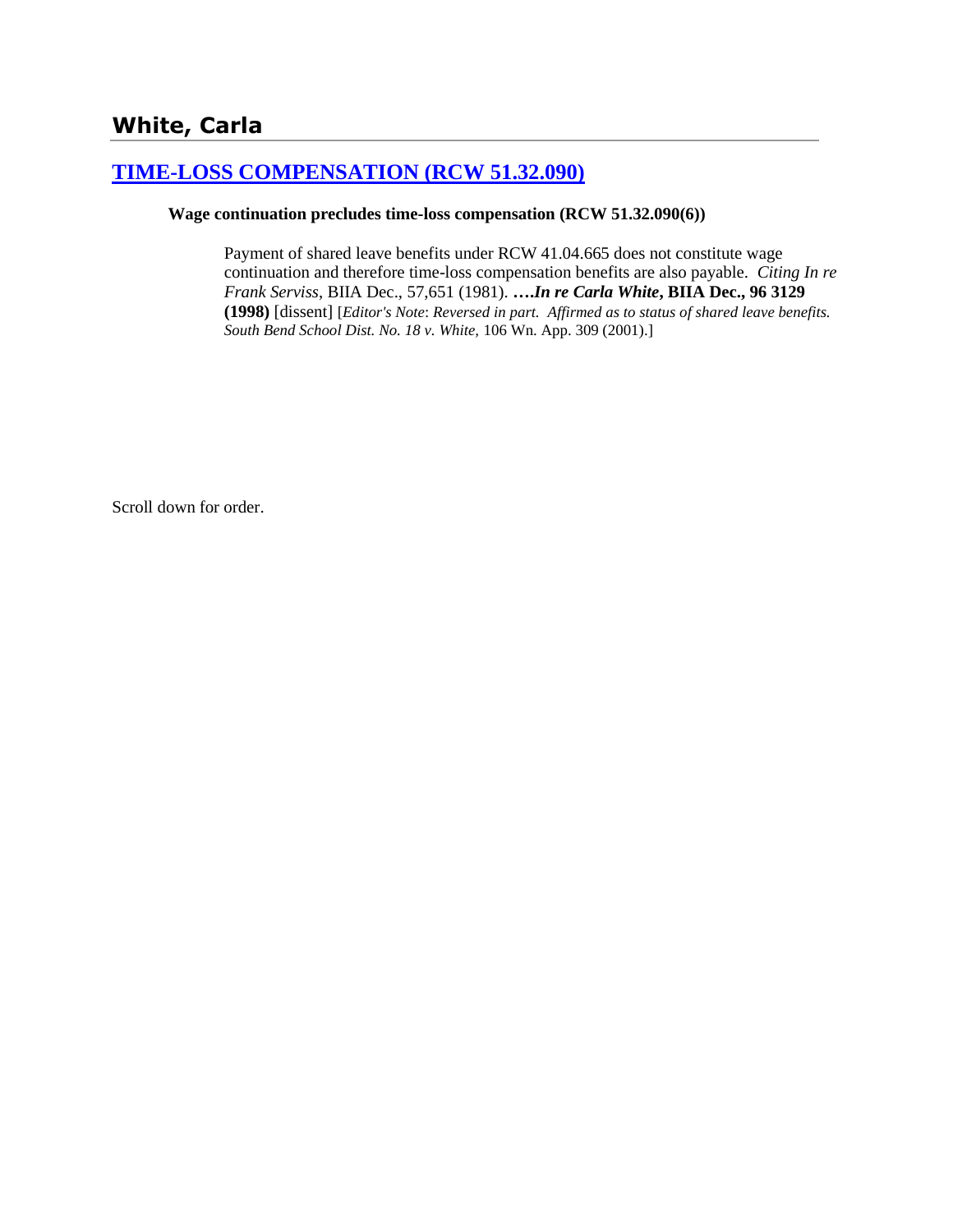## **BEFORE THE BOARD OF INDUSTRIAL INSURANCE APPEALS STATE OF WASHINGTON**

**)**

 **IN RE: CARLA R. WHITE ) DOCKET NO. 96 3129**

**CLAIM NO. T-716341 ) DECISION AND ORDER** 

APPEARANCES:

Claimant, Carla R. White, by Aaby, Putnam, Albo & Causey, per F. Wayne Lieb

Self-Insured Employer, South Bend School District #118, by Craig, Jessup & Stratton, P.L.L.C., per Gibby M. Stratton

Department of Labor and Industries, by The Office of the Attorney General, per

Lori A. Oliver-Hudak, Assistant

The self-insured employer, South Bend School District #118, filed an appeal with the Board of Industrial Insurance Appeals on May 31, 1996, from an order of the Department of Labor and Industries dated May 17, 1996. The order cancelled a Department order dated September 7, 1995; directed the self-insured employer to pay time loss compensation for the period September 13, 1992 to February 24, 1993; and instructed the self-insured employer to calculate loss of earning power benefits from February 25, 1993, until the time the injured worker was released for full-time employment. **REVERSED AND REMANDED.**

## **DECISION**

Pursuant to RCW 51.52.104 and RCW 51.52.106, this matter is before the Board for review and decision on timely Petitions for Review filed by the claimant, the Department, and the self-insured employer to a Proposed Decision and Order issued on December 12, 1997, in which the order of the Department dated May 17,1996, was reversed and remanded to the Department with directions to instruct the self-insured employer to pay time loss compensation for those days between September 13, 1992 through March 2, 1993, that the claimant was totally and temporarily disabled or partial time loss compensation in the form of loss of earning power benefits for the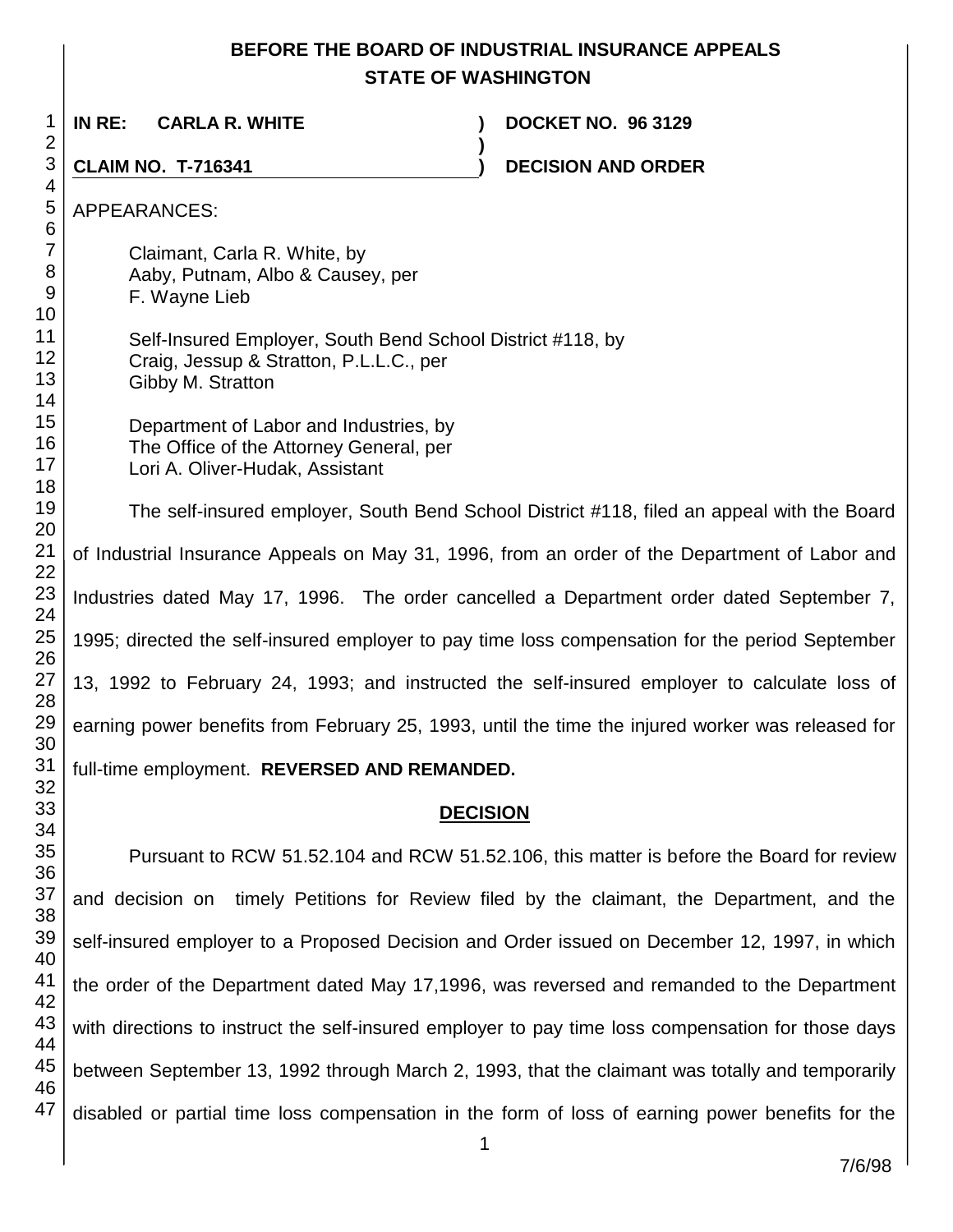particular days she was limited by her disability to working no more than half days during the period March 3, 1993 through May 1, 1993, in which she utilized sick leave. The Department was further directed to instruct the self-insured employer that it was not required to pay time loss compensation or loss of earning power benefits under this order for those particular days of disability for which she has received actual wage continuation through shared leave under RCW 41.04.665.

The Board has reviewed the evidentiary rulings in the record of proceedings and finds that no prejudicial error was committed and the rulings are affirmed. All parties petitioned us to review the Proposed Decision and Order issued December 12, 1997. We have granted review because we want to reaffirm the majority holding in the case of *In re Frank Serviss*, BIIA Dec., 57, 651 (1981) as it addressed wage replacement and the injured worker's use of sick leave. Moreover, we have granted review because the issue of whether "shared leave" constitutes wage replacement under RCW 51.32.090(6) is one of first impression.

We believe that the Proposed Decision and Order accurately delineated the facts posed in this appeal. We will reiterate the pivotal facts only to the extent necessary to fully explain our decision.

 Carla White was employed by the South Bend School District for the school year 1992-93. She started working in early September 1992. On September 12, 1992, Ms. White was injured in a motor-vehicle accident. At the time of her accident, the claimant had accumulated three days of sick leave. Ms. White was off work from the date of her industrial injury until March 2, 1993. Ms. White returned to work on March 3, 1993, and worked half days until May 2, 1993. Although the accident was an industrial injury, Ms. White did not file an application for benefits until April 1993. Prior to the allowance of the claim, and shortly after the accident, co-workers at South Bend School District donated their leave to Ms. White so that she would not lose her pay and benefits during her rehabilitation and recovery.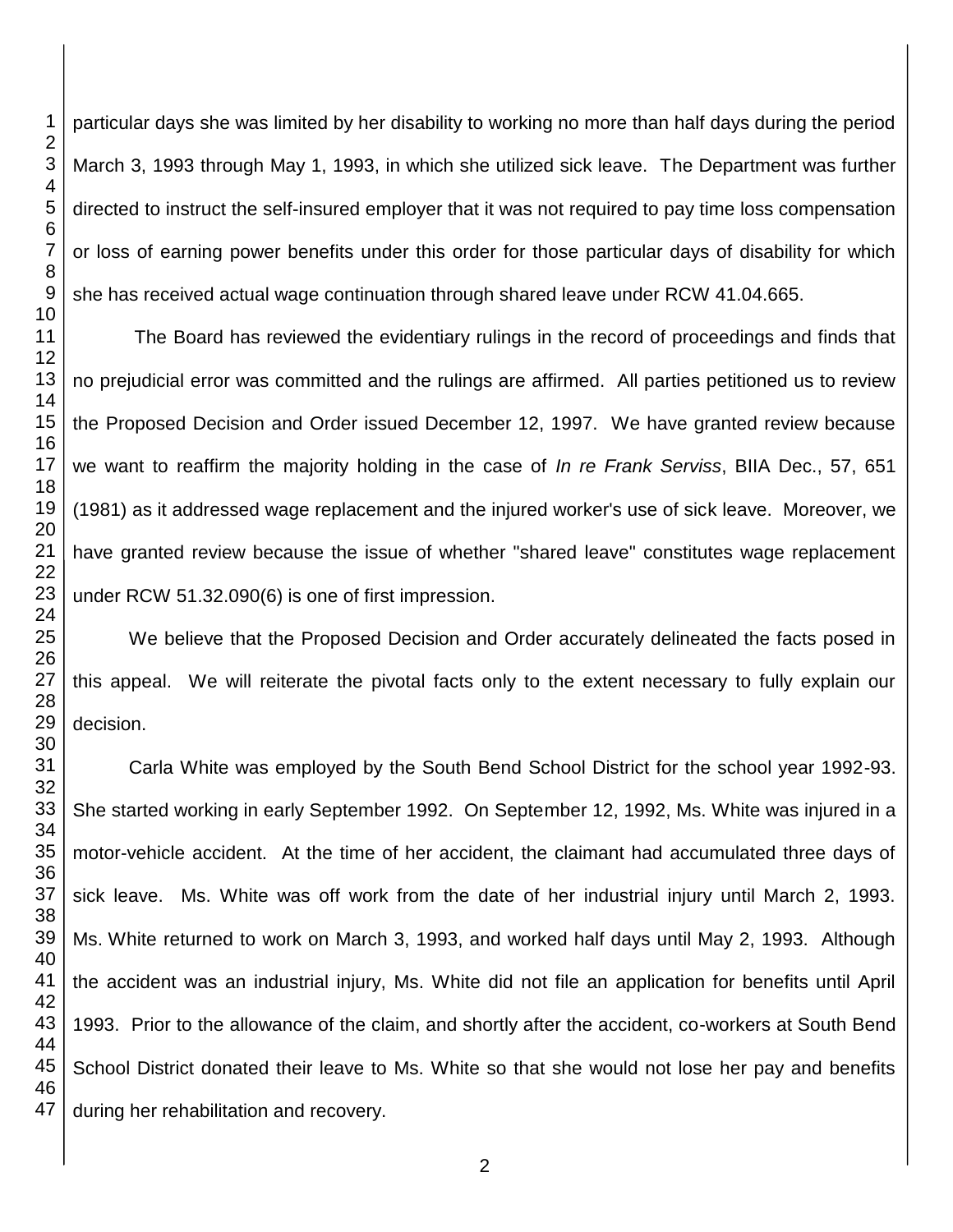The Proposed Decision and Order held that the sick leave accumulated by Ms. White, that was either earned by her at South Bend School District or transferred to her account from her past employer, did not constitute wage replacement as contemplated by RCW 51.32.090(6). Our industrial appeals judge correctly relied on the precedent established in the case of *In re Frank Serviss,* above*.* The Department of Labor and Industries argues that we should vacate the majority holding in *Serviss* and adopt the reasoning of the dissent as the basis for reversing this rule. The self-insured employer, on the other hand, argues that *Serviss* does not apply since Ms. White had not "earned" the sick leave used. The claimant does not challenge the Proposed Decision and Order on this holding.

In *Serviss* we observed that:

Prior to the enactment of RCW 51.32.090(6), numerous employers, especially smaller ones in this state, did not have formal and definite leave policies. However, when a valued employee was injured on the job, a genuine concern for that employee's welfare prompted many employers to continue the worker's wages for a period of time to allay any immediate financial hardship on a worker or his or her family. When such circumstances prevailed, it seemed illogical to the legislature to further reward the worker with time-loss compensation benefits.

*Serviss* at 2-3.

The self-insured employer, in its Petition for Review, claimed that Ms. White's case was different from *In re Frank Serviss* since, "Ms. White had not accumulated any sick leave that amounted to 'her own financial resources'." Petition for Review at 6. This statement by the employer overlooks the fact that Ms. White entered her employment with South Bend School District with at least some sick leave that was carried over from her past employer.

South Bend School District characterized the remaining sick leave, that was furnished as a benefit to employees by the district, as "sick leave advanced to Ms. White's account in anticipation of 'future employment'." Self-Insured Employer Petition for Review at 6. Ms. White did in fact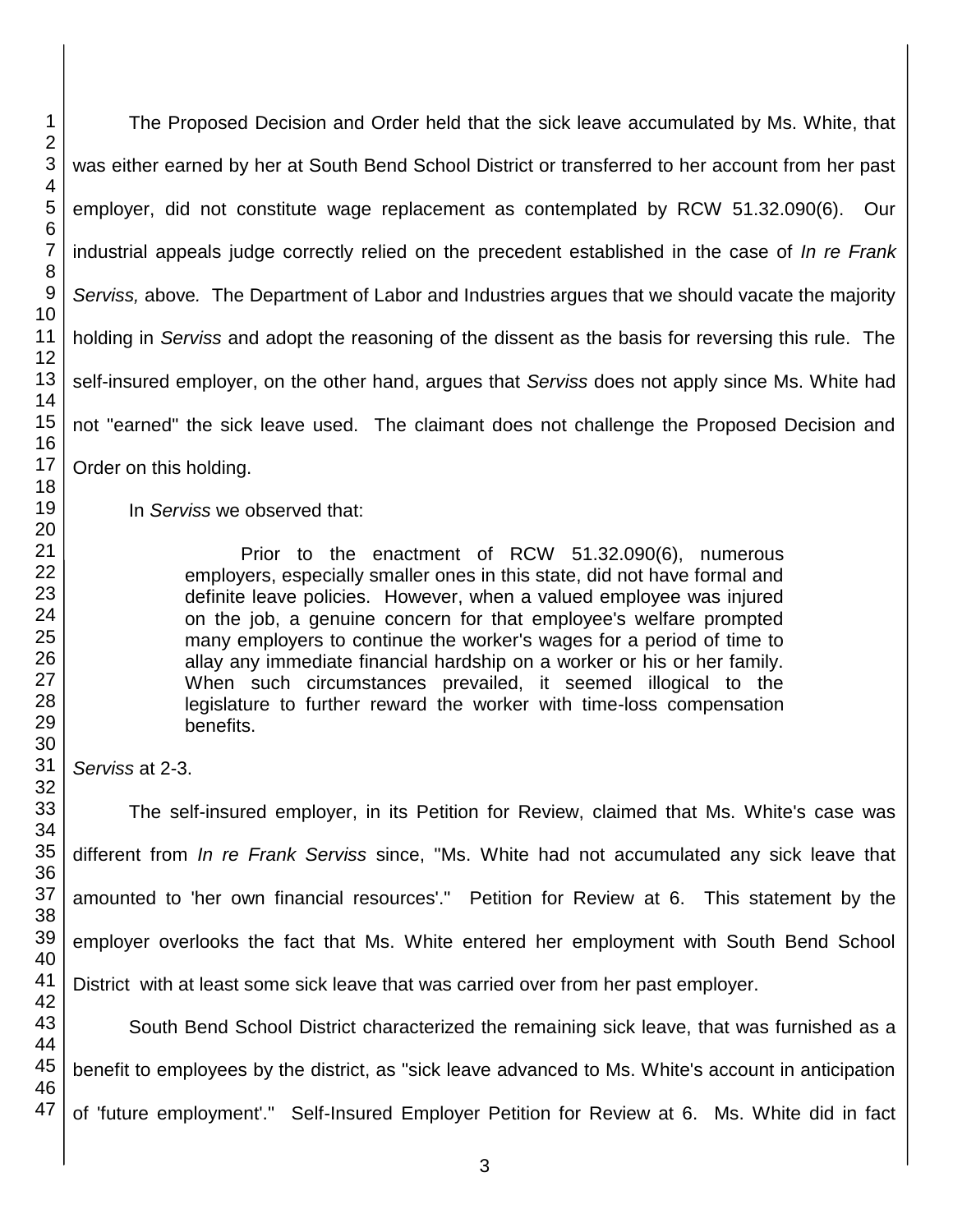return to her employment and would be required to repay this advanced sick leave instead of "banking" the sick leave as it was later acquired. The temporal distinction offered by the selfinsured employer does not distinguish this case from our ruling in *Serviss*. It is difficult for us to believe that South Bend School District **gave** the leave to Ms. White out of humanitarian largess or to avoid an adverse industrial insurance cost experience in the future. Such motives, while admirable, would not be the best utilization of the tax dollars entrusted to it to run the school district. Accordingly, we hold that Ms. White had a financial interest in her own sick leave, whether accumulated in the past or advanced in anticipation of repayment during future employment. The dictates of *Serviss* apply to this fact scenario. The provided sick leave does not constitute wage replacement under sick leave. RCW 51.32.090 (6).

We are further asked to determine whether subsection (6) of RCW 51.32.090 effectively prohibits Ms. White from receiving time loss benefits for periods she was being paid shared leave donated to her from leave accounts of fellow employees. This leave, whether it was in the form of co-worker sick leave, annual leave, or that worker's personal holiday, amounted to benefits that had been earned, accumulated and vested in the account of the donating employee. The origin of this leave does not change its vested status. The employer argues that a worker can not collect time loss compensation and be a participant under the shared leave program. We do not have jurisdiction to determine when a person can or cannot participate under such a plan. Therefore, we are without authority to order the claimant to repay benefits to the donating co-workers. That remedy lies with another tribunal. We hold only that receipt and use of shared leave does not constitute wage replacement under RCW 51.32.090 (6).

### **FINDINGS OF FACT**

1. On April 6, 1993, the Department of Labor and Industries received an application for benefits that alleged that Carla R. White sustained an industrial injury on September 12, 1992, in the course of her employment with South Bend School District.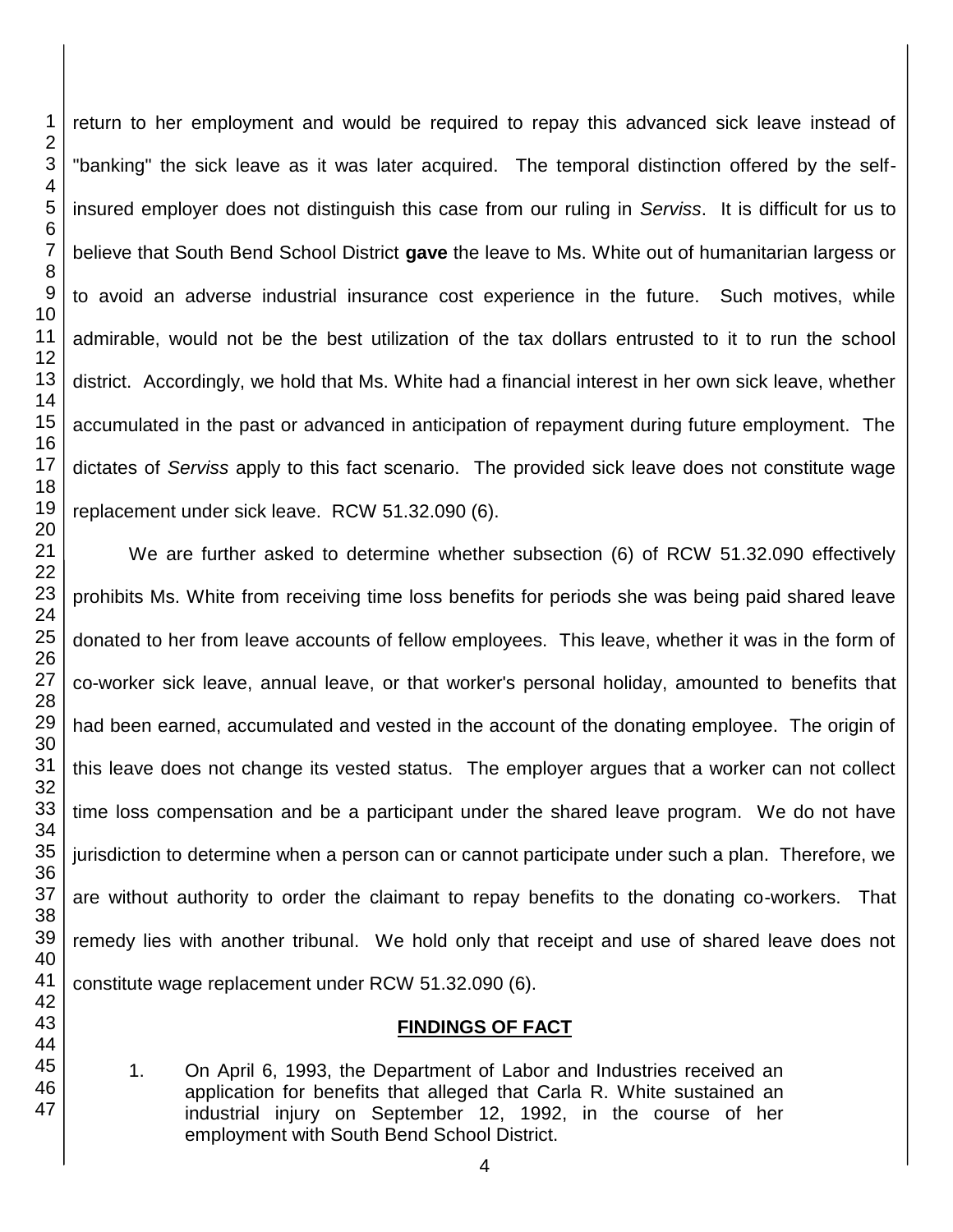On April 28, 1993, the Department issued an order that rejected the claim for the reasons that the claimant was not under the industrial insurance laws at the time of injury, and that at the time of injury, the claimant was not in the course of employment. Within 60 days the claimant filed a protest and request for reconsideration of that order and, on July 9, 1993, the Department issued an order that affirmed the order dated April 28, 1993. Within 60 days the claimant filed with the Board of Industrial Insurance Appeals a Notice of Appeal of the Department order dated July 9, 1993. Following litigation at the Board, under Docket No. 93 4008, on March 10, 1995, a Superior Court Judgment was entered in Cause No. 94-2-00230-1 that affirmed a Decision and Order of the Board of Industrial Insurance Appeals dated July 18, 1994, that reversed the order of the Department of Labor and Industries dated July 9, 1993, rejecting the claim.

On September 7, 1995, the Department issued an order that directed the self-insured employer to pay time loss compensation for certain periods from September 13, 1992 to September 1, 1994, and to pay loss of earning power benefits for certain periods from March 9, 1993 to April 28, 1995, because the worker was not kept on salary. On September 14, 1995, the employer filed with the Department a protest and request for reconsideration of the order dated September 7, 1995.

On May 17, 1996, the Department issued an order that cancelled the order dated September 7, 1995; directed the self-insured employer to pay time loss compensation for the period September 13, 1992 to February 24, 1993; and instructed the employer to calculate loss of earning power benefits from February 25, 1993, until the time the injured worker was released for full-time employment.

On May 31, 1996, the employer filed with the Board of Industrial Insurance Appeals a Notice of Appeal of the Department order dated May 17, 1996. On July 2, 1996, the Board issued an order that granted the appeal, under Docket No. 96 3129, and directed that further proceedings be held.

- 2. On September 12, 1992, Carla R. White sustained an industrial injury in a motor vehicle collision while in the course of her employment with South Bend School District.
- 3. During the period September 13, 1992 through March 2, 1993, as result of the residual impairment proximately caused by her industrial injury of September 12, 1992, Carla R. White was temporarily, totally precluded from obtaining or performing any gainful employment.
- 4. During the period March 3, 1993 through May 1, 1993, as a result of the residual impairment proximately caused by her industrial injury of

1 2 3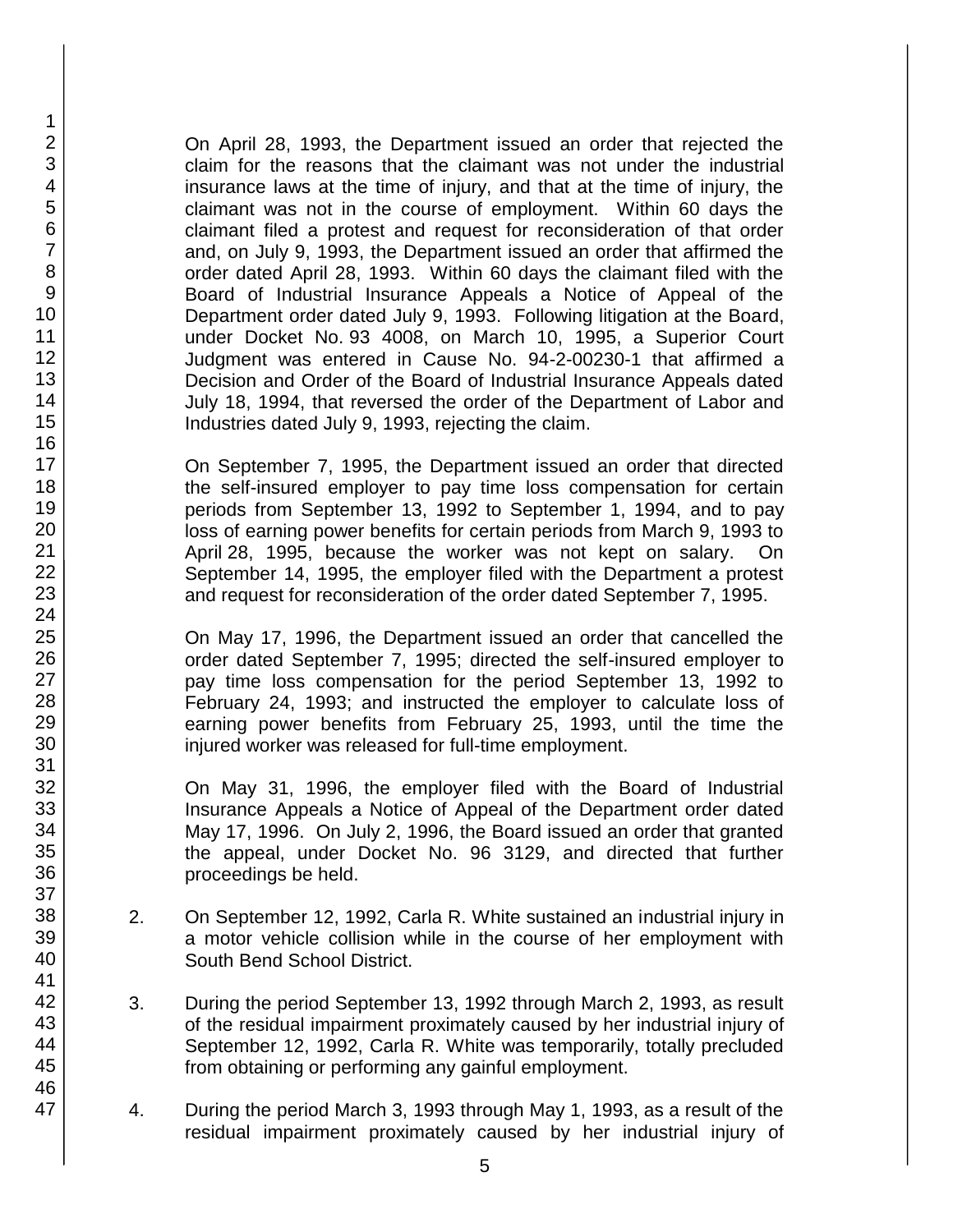September 12, 1992, Carla R. White was precluded from working more than half-days at her regular employment with the South Bend School District.

- 5. A final determination that Ms. White was entitled to benefits under the industrial insurance laws for the disability caused by the motor vehicle collision of September 12, 1992, was not made until after the periods of disability addressed in Findings of Fact Nos. 3 and 4, above. While disabled and prior to the determination that she was entitled to benefits under the industrial insurance laws, Ms. White used certain leave benefits available through her employer, the South Bend School District. At the time of the motor vehicle collision, Ms. White had 3 days of sick leave accrued. Ms. White received a total of \$14,805.14 in sick leave compensation for the period September 13, 1992 to March 2, 1993. Of this, \$1,351.68 was from a combination of sick leave benefits she had either earned or was given credit for as if she had worked a full calendar year. The \$12,453.36 in shared leave compensation was donated to Ms. White by co-workers. The \$12,453.36 was deducted from the accounts of the 22 employees who donated that leave.
- 6. South Bend School District did not continue to pay Carla R. White the wages that she was earning at the time of her injury during that portion of her disability, resulting from the industrial injury of September 12, 1992, for which Ms. White used sick leave benefits either accumulated prior to her industrial injury or advanced to her by her employer. This money was paid from Ms. White's own sick leave account, on the basis of sick leave entitlements the claimant had already earned or that were advanced by the school district. In using her own sick leave, Ms. White consumed benefits that were then no longer available to her in the event of future illness.
- 7. South Bend School District did not continue to pay Carla R. White the wages that she was earning at the time of her injury during that portion of her disability, resulting from the industrial injury of September 12, 1992, for which Ms. White received shared leave paid to her. This money was paid by the school district after donation by Ms. White's co-workers.
- 8. There are no contested genuine issues of material fact.

# **CONCLUSIONS OF LAW**

- 1. The Board of Industrial Insurance Appeals has jurisdiction over the subject matter and the parties to this appeal.
- 2. Since there are no contested material issues of fact, the matter is appropriate for resolution under Civil Rule 56, by summary judgment.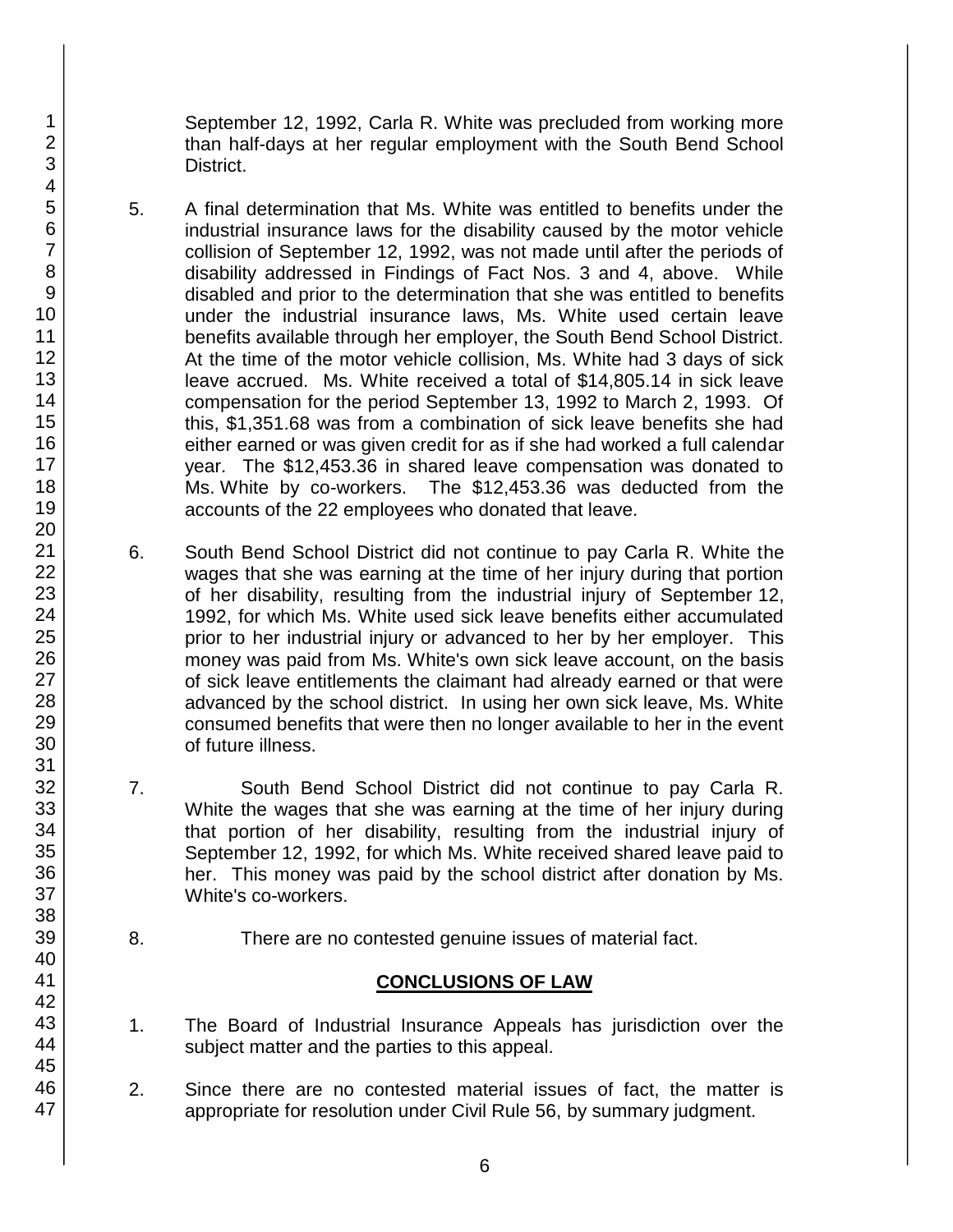- 3. The claimant's use of her own sick leave benefits, whether earned or advanced to her after an industrial injury, did not constitute a continuation of wages by the employer within the meaning of RCW 51.32.090(6). This is true whether the sick leave used is available by virtue of having been previously earned by the injured worker or is advanced to the worker's sick leave account by the employer in anticipation of future employment.
- 4. The employer's payment of shared leave benefits to the claimant under RCW 41.04.665, that allowed the claimant to avoid having to enter leave without pay status during a period of disability that is later determined to have been caused by an industrial injury, did not constitute continuation of wages within the meaning of RCW 51.32.090(6).
- 5. The Board of Industrial Insurance Appeals does not have jurisdiction to determine whether, under Title 41, RCW, a worker has an obligation to repay to an employer the value of leave used by the worker for a disability where the worker subsequently is determined to be entitled to time loss compensation or loss of earning power benefits under the industrial insurance laws.
- 5. The order of the Department of Labor and Industries dated May 17, 1996, that cancelled a Department order dated September 7, 1995; directed the self-insured employer to pay time loss compensation for the period September 13, 1992 to February 24, 1993; and instructed the employer to calculate loss of earning power benefits from February 25, 1993 until the time the injured worker was released for full-time employment, is correct and is affirmed.
- It is so ORDERED.

Dated this 6th day of July, 1998.

## BOARD OF INDUSTRIAL INSURANCE APPEALS

| $\sqrt{s}$                 |             |
|----------------------------|-------------|
| <b>S. FREDERICK FELLER</b> | Chairperson |
| $\sqrt{s}$                 |             |

FRANK E. FENNERTY, JR. Member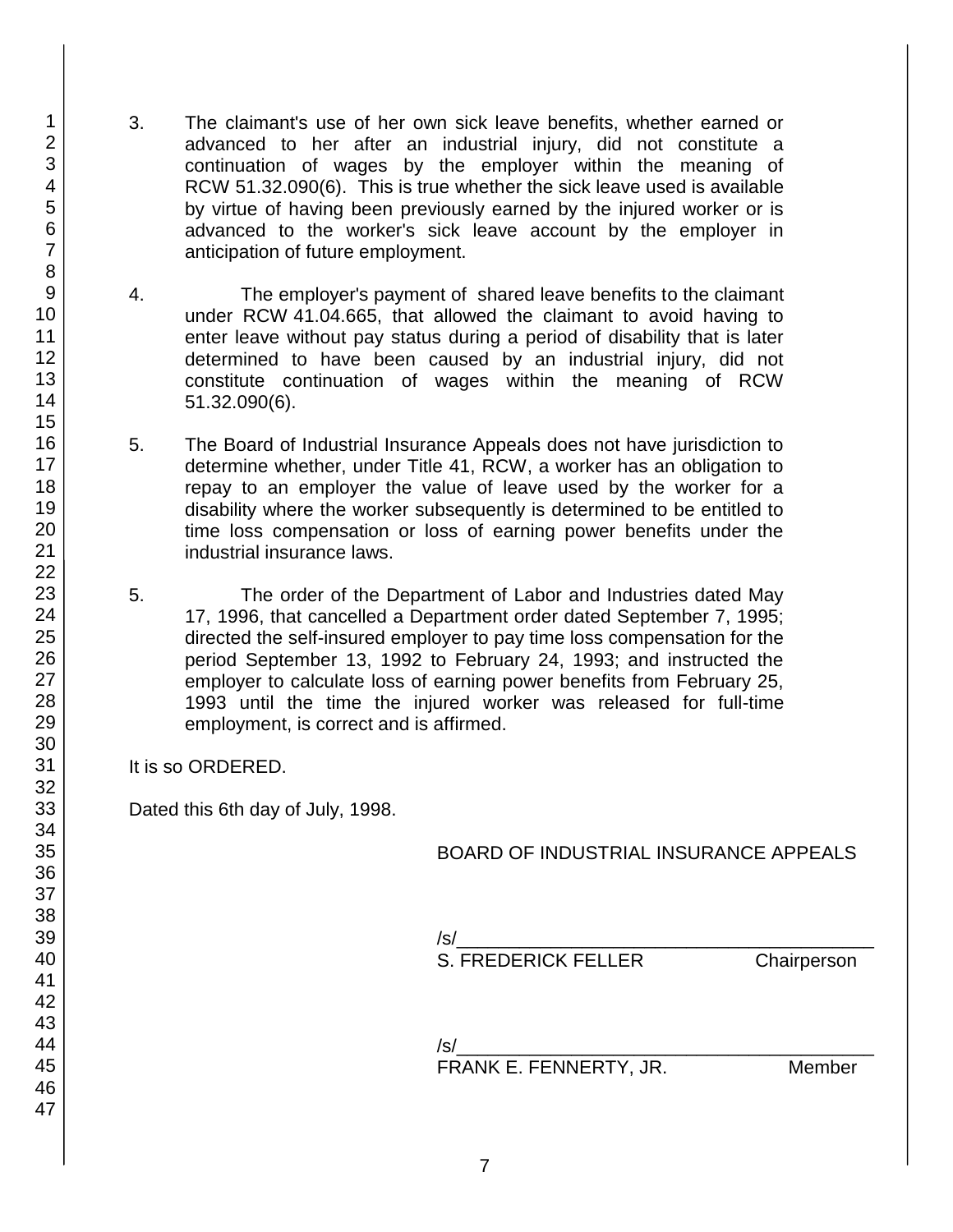### **DISSENT**

I dissent. As a general proposition, the employer's continued payment of wages to an injured worker constitutes wage replacement and excuses the employer from paying time loss compensation. RCW 51.32.090 (6). In the case of *In re Frank Serviss*, BIIA Dec., 57, 651 (1981), this Board determined that a worker's use of **their** own sick leave did not constitute wage replacement. The majority now extends the holding in *Serviss* to shared leave situations where coworkers donate leave to another employee. I disagree with this extension.

As stated in the Proposed Decision and Order, shared leave is not a benefit received by Ms. White in exchange for work she performed. Shared leave is the largesse of co-workers. The majority gives short shrift to this issue by asserting that because the shared leave was vested in any worker, it retains its character as earned sick leave by another worker. This stretches the concept of vesting too far. To be sure, the employer derives a benefit from shared leave by reducing the account of outstanding sick leave, but this benefit is too remote and too conditional to be regarded as a benefit in the same class as earned sick leave or vacation leave.

An injured worker who qualifies for shared leave privileges does not have a vested interest in the leave that is provided. If, for some reason, they need less leave than is used, the worker is obligated to return the leave to the donating worker. In addition, the shared leave is not a personal benefit of the injured worker. The recipient has no vested entitlement to that benefit. It is difficult to then categorize the donations of time from others in the same classification as earned sick leave banked in an employee's account.

I realize that the majority opinion will apply in what appears to be very rare circumstances. Under Title 41, a person would not normally qualify to receive shared leave if they are receiving time loss benefits for an industrial injury claim. In most instances, an application for benefits is immediately filed after an industrial injury. Moreover, the majority opinion, which I vehemently